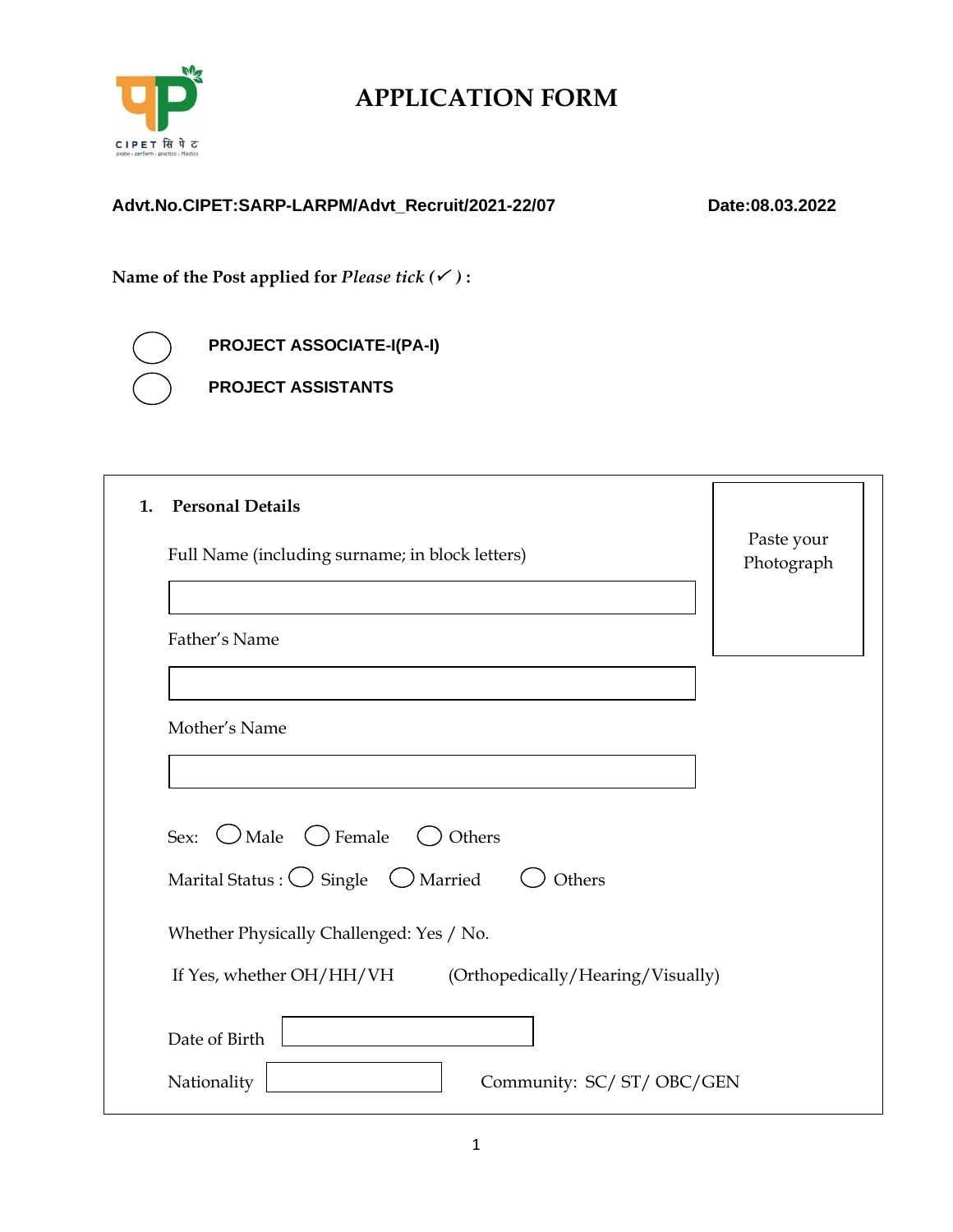| <b>Permanent Home Address</b> | Correspondence Address (if different) |
|-------------------------------|---------------------------------------|
|                               |                                       |
|                               |                                       |
|                               |                                       |
|                               |                                       |
| Telephone (Res)               | Telephone (Res)                       |
| Telephone (Mob)               | Telephone (Mob)                       |
| E-mail                        | E-mail                                |
| 2. Academic Qualifications    |                                       |
|                               |                                       |
| Specialization:               |                                       |

*Examinations Passed/ appeared in chronological order. Documentary evidence of known results should be sent with this form; only attested photocopies are acceptable*

| Qualification             | Specialization | <b>University/College</b> | Year of<br>Passing | $\%$ of marks/<br>Division |
|---------------------------|----------------|---------------------------|--------------------|----------------------------|
| 10 <sup>th</sup>          |                |                           |                    |                            |
| $+2/$ Intermediate        |                |                           |                    |                            |
| UG                        |                |                           |                    |                            |
| $\mathcal{P} \mathcal{G}$ |                |                           |                    |                            |
| Others                    |                |                           |                    |                            |
|                           |                |                           |                    |                            |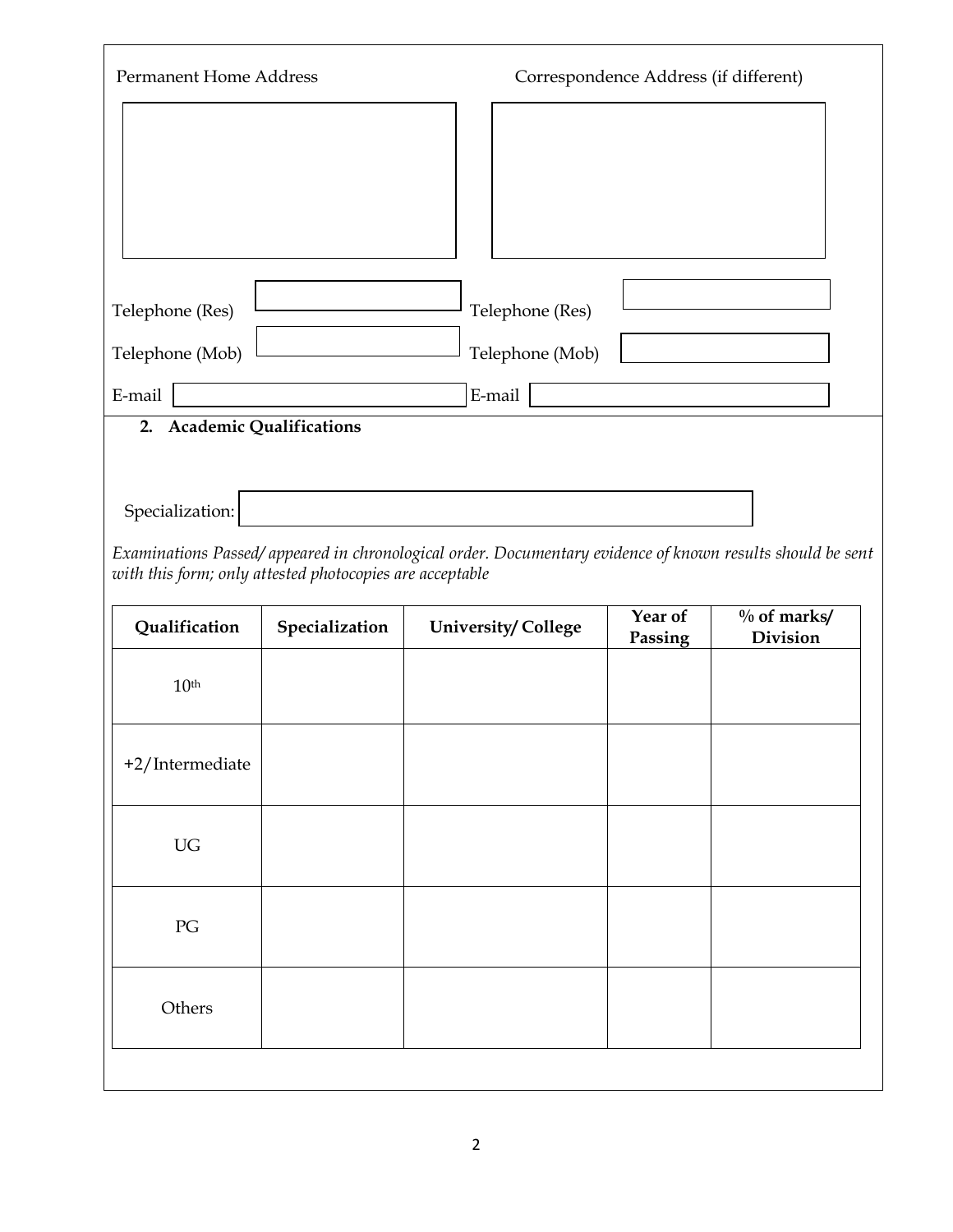| <b>Competitive Exam</b>                 | Qualified                                                                              | Marks/Rank | Year |
|-----------------------------------------|----------------------------------------------------------------------------------------|------------|------|
| <b>CSIR-UGC NET</b>                     | Yes/NO                                                                                 |            |      |
| <b>GATE</b>                             | Yes/NO                                                                                 |            |      |
| 3.<br>M.Sc/M.Tech/M.E./Ph.D<br>(Others) | <b>PROJECT DETAILS</b> (Describe in brief & continue on a separate sheet if necessary) |            |      |

**4. Achievements:** (Attach separate sheet if required)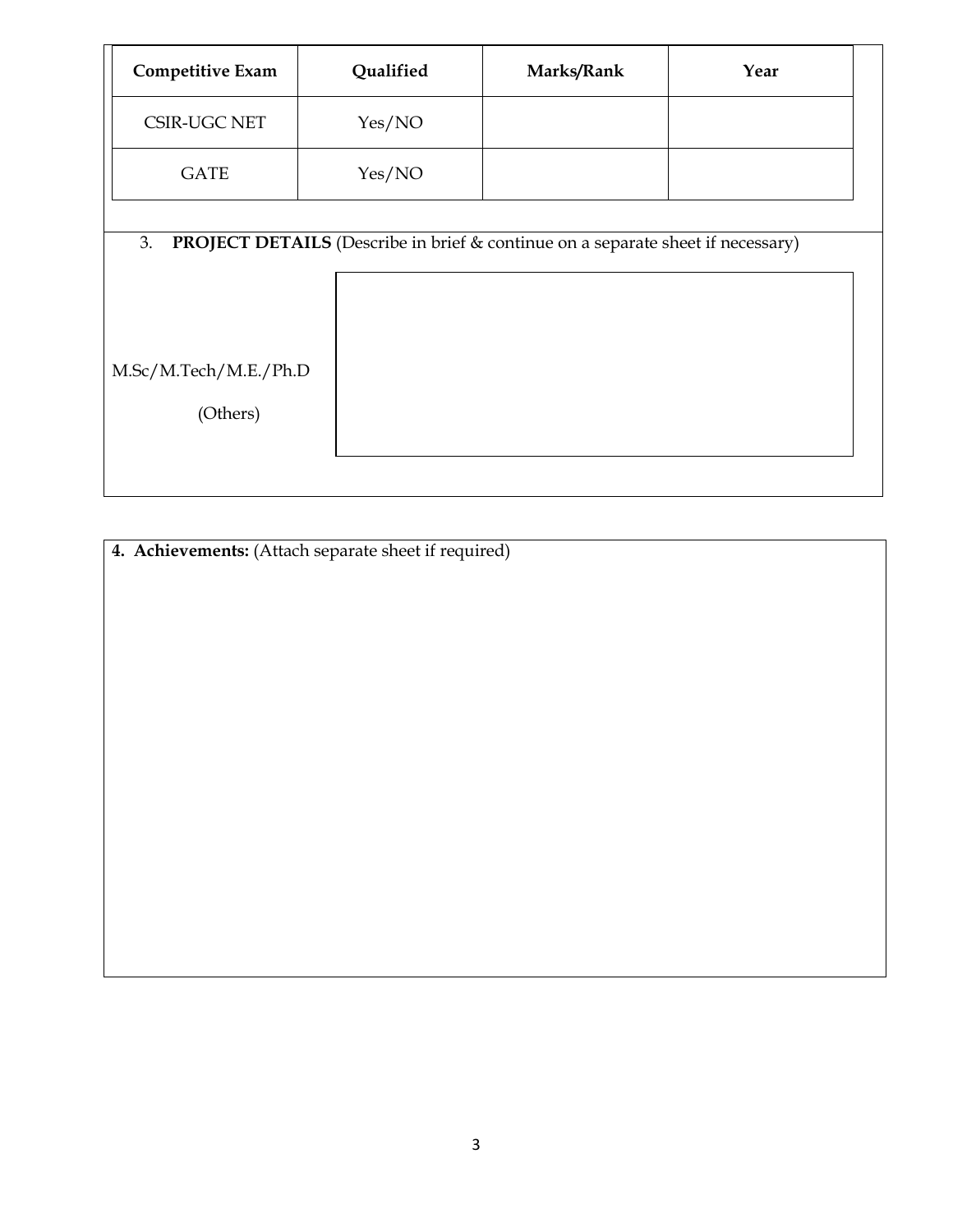#### **5. Relevant Work Experience (Research/ Industrial etc) if any:** (Attach separate sheet if required)

| Job Title;                                      | Name of      | Full time        |       | From | To    |      |
|-------------------------------------------------|--------------|------------------|-------|------|-------|------|
| Responsibilities;<br>Nature of<br>work/training | Organization | or Part-<br>time | Month | Year | Month | Year |
| Current post :                                  |              |                  |       |      |       |      |
| Other posts:                                    |              |                  |       |      |       |      |
|                                                 |              |                  |       |      |       |      |

## **6. Relevant Publications/ Patents/ Presentations/Computer Proficiency**

Please provide any other relevant information to support your application, continue on a separate sheet if necessary.

**7. Knowledge on high end Characterization equipments related plastics/polymer Technology.**